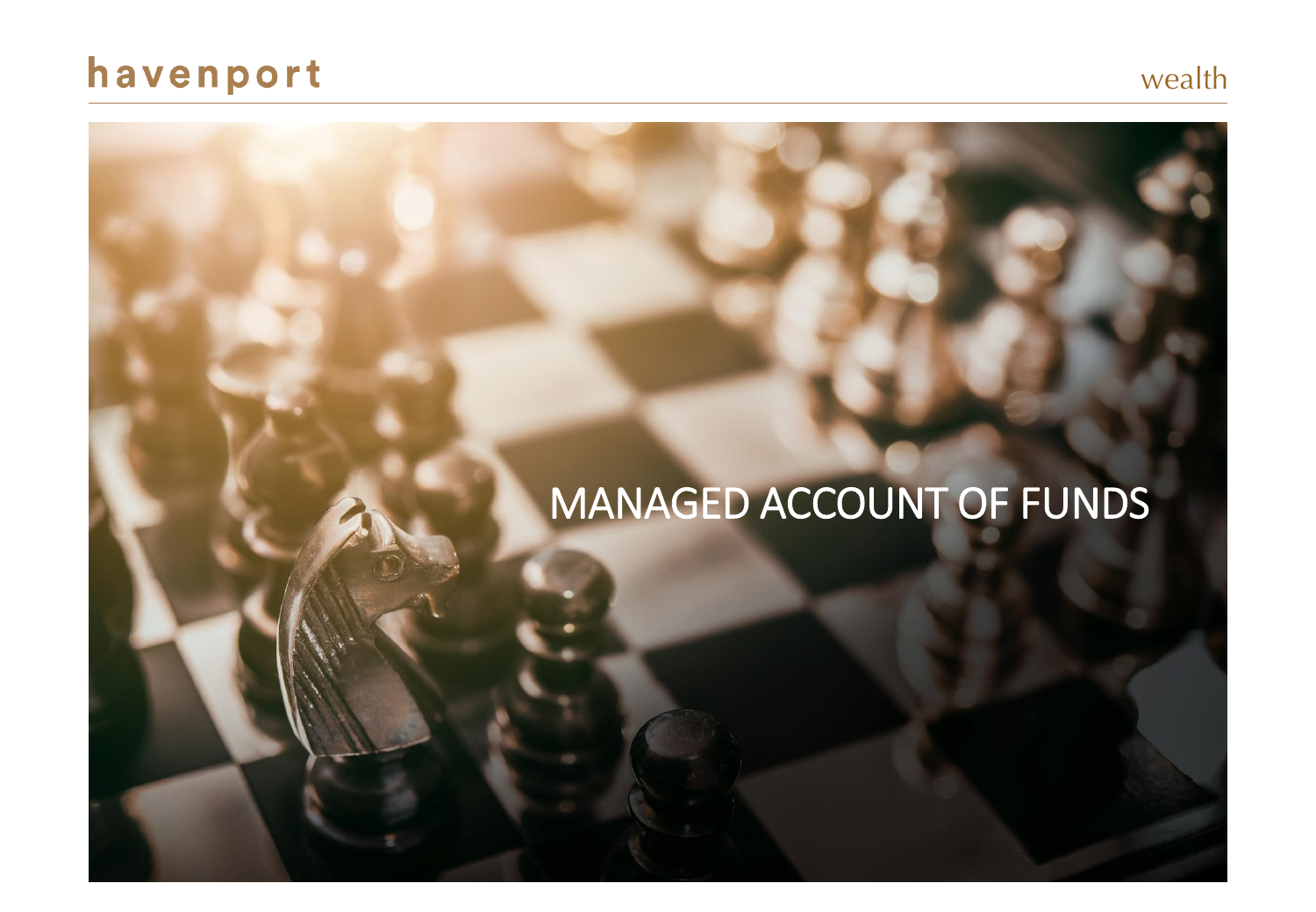

### What is Managed Account of Funds?

The Managed Account of Funds, or "MAF" is a portfolio management service designed to make investing easy again. Managed Accounts is the investment solution of choice among private banking clients, but this service is now available to all through the MAF.

The MAF is a managed portfolio of funds, which means you delegate the day to day portfolio rebalancing and implementation decisions to an Asset Manager, once you have selected the investment strategy that suits you. The MAF is diversified across multiple fund houses, multiple asset classes, and over hundreds of different securities. No single security will have an outsized impact on your portfolio. There are various strategies you can choose from, depending on your investing needs. Over time, there will be various MAF providers your can choose from Havenport Wealth, in addition to those offered by Havenport Investments.

### How does it work?

It all begins with you having a conversation with your Financial Advisor about your financial goals and risk preferences. Your Financial Advisor may recommend a specific MAF strategy that best corresponds to your requirements. Once you have accepted that recommendation, Havenport will take over the implementation, ongoing management and monitoring of your investment, freeing you from having to make the day to day decisions. Each MAF is a selection of third party unit trusts, carefully chosen by professional portfolio managers to achieve a desired risk-adjusted return characteristic.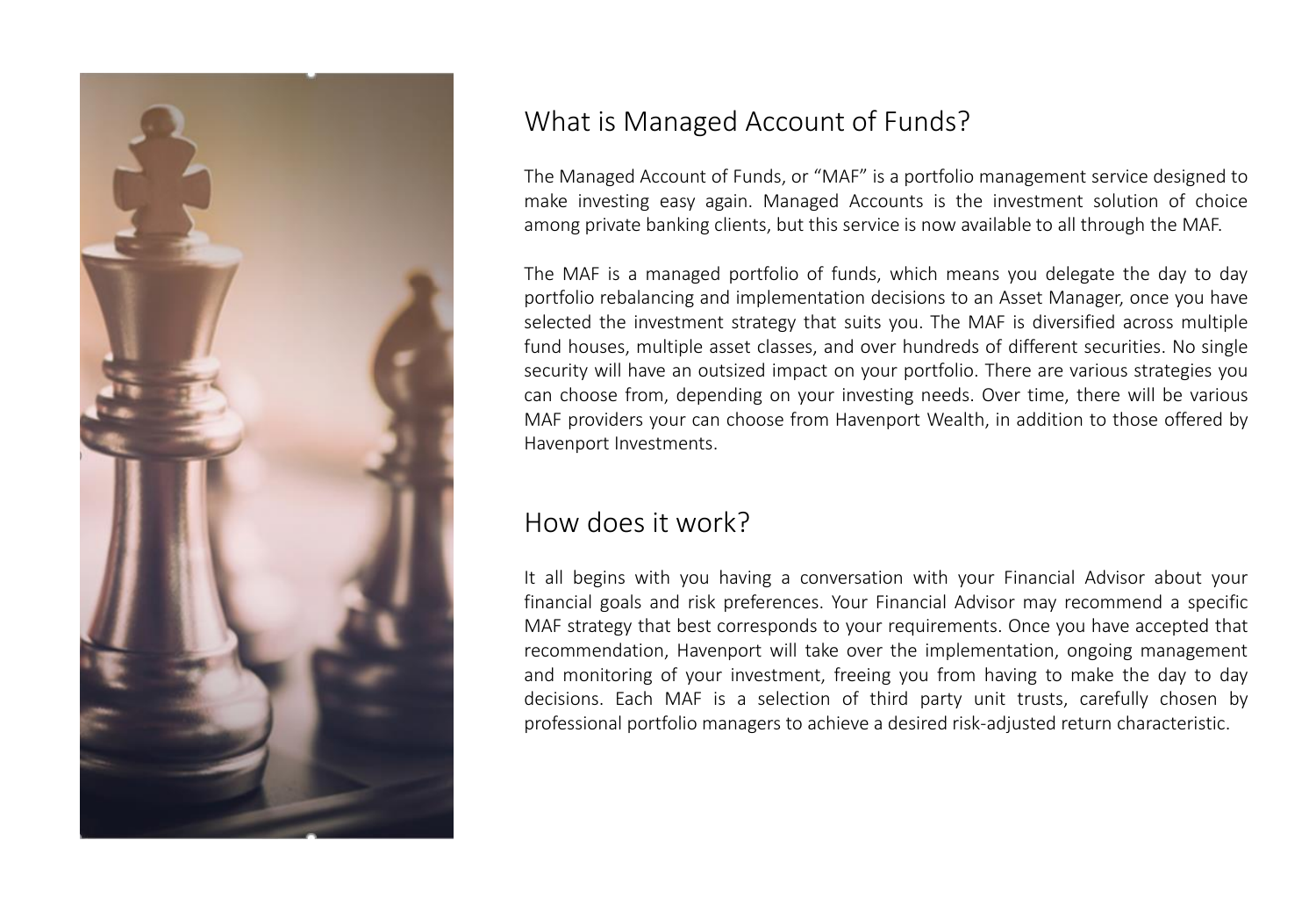# BENEFITS OF THE MANAGED ACCOUNT OF FUNDS

#### *Simplicity*

The only decisions you will have to make is the choice of the specific MAF that your Financial Advisor may present to you as part of an overall financial plan, and how much you wish to invest. The simplicity of the MAF leaves you and your Financial Advisor with the time and clarity of mind to focus your discussion on the things that matter- your long term financial goals and aspirations.

#### *Professional Management*

The MAF offers you direct access to an Asset Manager, a service usually reserved for institutional investors. Havenport works closely with Financial Advisory Firms to understand your needs and preferences. This enables Havenport and other providers to create suitable MAF strategies for individuals like yourself.

#### *Timeliness*

Investment recommendations are perishable goods. Untimely decision making can impede your progress to reaching your financial goals. This is the principle benefit of the MAF. Professional portfolio managers will monitor the market, so you don't have to do so. Your portfolio will be managed and rebalanced for you with the timeliness necessary to safeguard your long term financial interests. The MAF addresses a common limitation of Advisory Wrap portfolios, which requires that you approve each trade action recommended by your Financial Advisor. If this requirement encumbers your lifestyle or challenges your investment knowledge, the MAF is for you.

#### *Transparency*

Through the Havenport Wealth portal, you and your Financial Advisor will enjoy real time access to your MAF portfolio. You will also receive trade confirmations each time a trade is executed in your MAF portfolio. The MAF is designed to be transparent to facilitate a holistic and ongoing dialogue between you and your advisor. It will also equip your Financial Advisor to help you monitor your progress towards your desired financial objectives, and if necessary, recommend any recalibration of your overall asset allocation to keep you on track towards meeting your goals.

#### *Access to clean fee or institutional share classes*

Havenport Wealth is the only independent unit trust platform to offer access to clean fee or institutional share classes through the MAF. Unit trusts sold at banks and other fund platforms are "retail share classes". Retail funds carry a higher management fee than the clean fee or institutional share classes, which are essentially the same unit trusts that are open for purchase by institutional investors at "institutional rates". As Havenport is an institutional Asset Manager, the MAF allows you, in effect, to invest like an institutional investor. The access to clean fee share classes provides assurance that you pay no more than you would for an advisory wrap, yet benefit from all the features and benefits of such a portfolio management service.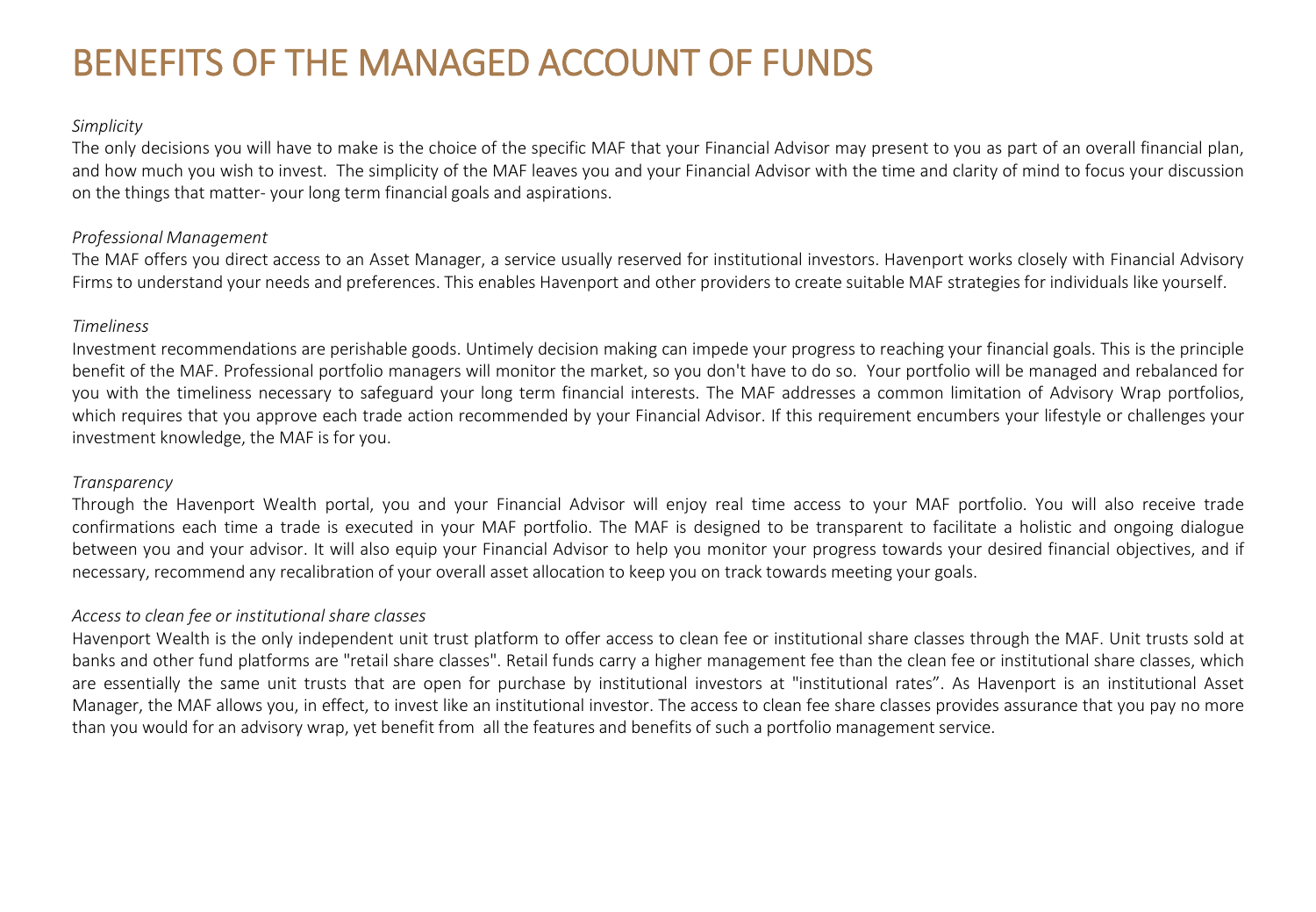# CHOICE OF INVESTMENT STRATEGY

Havenport Wealth offers a choice of 6 investment strategies:

| <b>HAVENPORT</b><br><b>CONSERVATIVE</b>                                                                                                                                                                                                                                                                                                                             | <b>HAVENPORT MODERATE</b>                                                                                                                                                                                                                                                                                                                           | <b>HAVENPORT AGGRESSIVE</b>                                                                                                                                                                                                                                                                                                                  | <b>HAVENPORT INCOME</b>                                                                                                                                                                                                                                                                                                                                                                                                                                                                                                                |
|---------------------------------------------------------------------------------------------------------------------------------------------------------------------------------------------------------------------------------------------------------------------------------------------------------------------------------------------------------------------|-----------------------------------------------------------------------------------------------------------------------------------------------------------------------------------------------------------------------------------------------------------------------------------------------------------------------------------------------------|----------------------------------------------------------------------------------------------------------------------------------------------------------------------------------------------------------------------------------------------------------------------------------------------------------------------------------------------|----------------------------------------------------------------------------------------------------------------------------------------------------------------------------------------------------------------------------------------------------------------------------------------------------------------------------------------------------------------------------------------------------------------------------------------------------------------------------------------------------------------------------------------|
| The investment objective of this<br>portfolio is income generation as<br>well as capital preservation. The<br>manager will seek to minimize<br>drawdowns by diversifying across a<br>portfolio of low volatility fixed<br>income and equity funds. Investors<br>of this portfolio should view their<br>investment with a medium to long<br>term investment horizon. | The investment objective of this<br>portfolio is a balance of income<br>generation and capital<br>appreciation. The manager will<br>seek risk-adjusted returns by<br>investing in a portfolio of fixed<br>income and equity funds. Investors<br>of this portfolio should view their<br>investment with a medium to long<br>term investment horizon. | The investment objective of this<br>portfolio is risk-adjusted capital<br>appreciation. The manager will<br>seek to balance the risk-return<br>tradeoff by investing in a portfolio<br>of equity and fixed income funds.<br>Investors of this portfolio should<br>view their investment with a<br>medium to long term investment<br>horizon. | The investment objective of this<br>portfolio is to seek sustainable<br>income distribution plus moderate<br>long term capital appreciation. This<br>portfolio invests in a combination of<br>bonds and income generating equity<br>funds that offer potential for capital<br>appreciation. Investors should note<br>the larger allocation to investments<br>in Asia for the purposes of currency<br>risk mitigation. Investors of this<br>portfolio should view their<br>investment with a medium to long<br>term investment horizon. |
| <b>Asset Allocation Range:</b>                                                                                                                                                                                                                                                                                                                                      | <b>Asset Allocation Range:</b>                                                                                                                                                                                                                                                                                                                      | <b>Asset Allocation Range:</b>                                                                                                                                                                                                                                                                                                               | <b>Asset Allocation Range:</b>                                                                                                                                                                                                                                                                                                                                                                                                                                                                                                         |
| Fixed Income 70 %- 100%<br>Equities 0% - 30%                                                                                                                                                                                                                                                                                                                        | Fixed Income 20% - 60%<br>Equities 40 %- 80%                                                                                                                                                                                                                                                                                                        | Fixed Income 0% - 30%<br>Equities 70% - 100%                                                                                                                                                                                                                                                                                                 | Fixed Income 40% - 80%<br>Equities 20% - 60%                                                                                                                                                                                                                                                                                                                                                                                                                                                                                           |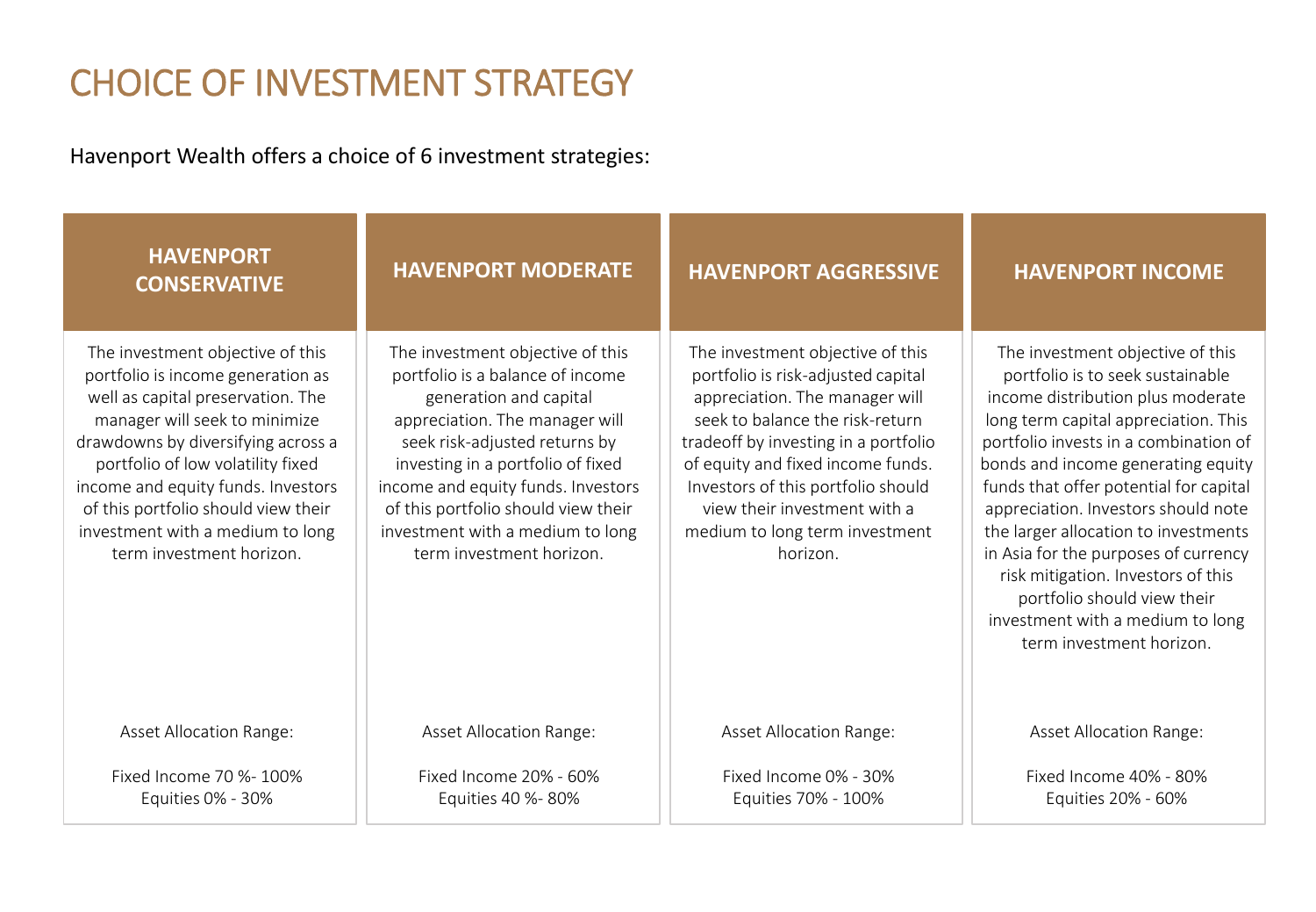# CHOICE OF INVESTMENT STRATEGY

Havenport Wealth offers a choice of 6 investment strategies:

### **HAVENPORT MULTI DIMENSIONAL MODERATE**

The investment objective of this portfolio is to achieve a balance of the income generation and capital appreciation. This portfolio primarily utilizes actively managed, "evidence based" funds from Dimensional Fund Advisors to achieve the desired outcomes. Investors in this portfolio should have a moderate risk tolerance, and view their investment with a medium to long term investment horizon.

Asset Allocation Range:

Fixed Income 20% - 60% Equities 40% - 80%

### **HAVENPORT MULTI DIMENSIONAL AGGRESSIVE**

The investment objective of this portfolio is to achieve medium to long term capital appreciation by investing in a diversified pool of actively managed, "evidence based" funds from Dimensional Fund Advisors. Investors of this portfolio should have a high risk tolerance, and view their investment with a medium to long term investment horizon.

Asset Allocation Range:

Fixed Income 0% - 30% Equities 70% - 100%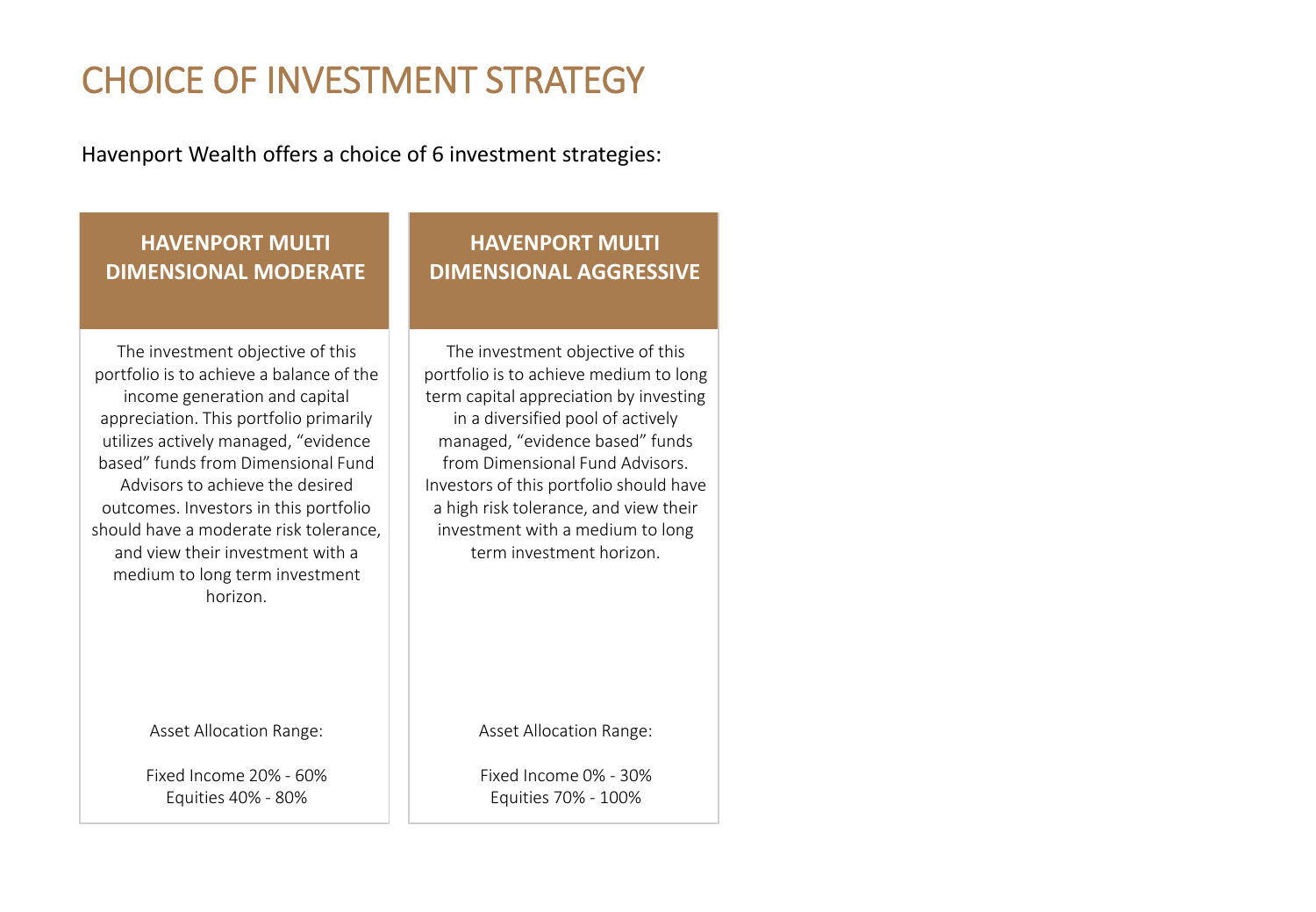## ABOUT HAVENPORT

### Compelling solutions . Dependable relationships . Aligned Success

Havenport has been serving the investing needs of Soverign Wealth Funds, Global Pension Funds, Banks, Financial Advisors and individual investors since its establishment in 2010.

Leveraging off its strong heritage in institutional and retail asset management since its establishment, and going back to its predecessor firms, Havenport is today a wealth services company integrating our asset management, wealth management and capital management expertise to create innovative investing, wealth and capital solutions for our clients and business partners.

The company is headquartered in Singapore, and is founded by Patrick Tan and Joseph Tern, both of whom have had long and successful tenures with some of the top asset management firms internationally. Our leadership team comprises professionals also with long and successful careers in both the asset management and wealth management industry.

Havenport is regulated by the Monetary Authority of Singapore. It holds a Capital Markets Services licence for fund management, dealing and custody.

#### *Contact Us*

3 Church Street #19-04/05 Singapore 049483

Main Line: +65 6590 9468 Email: wealth@havenport.com